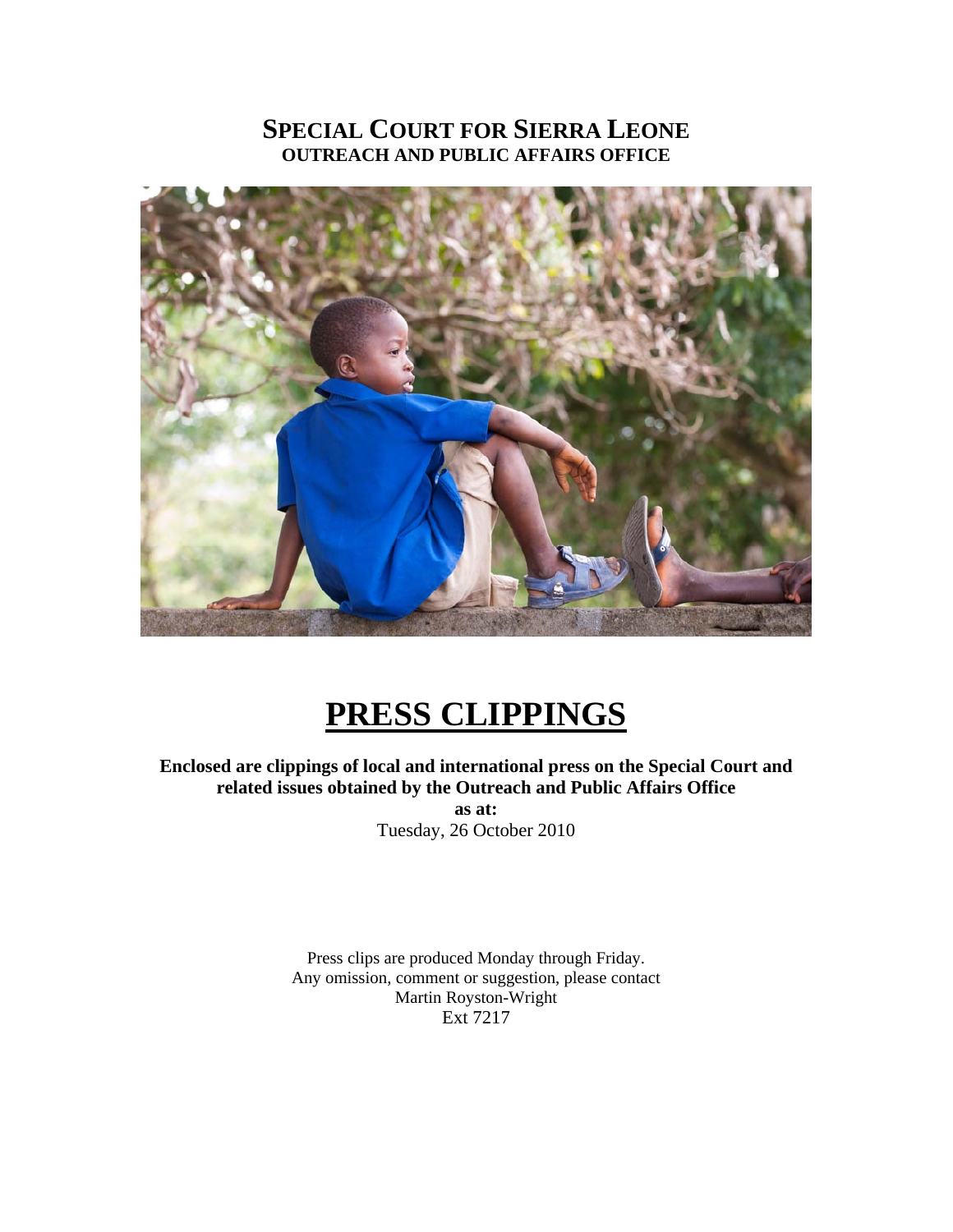| <b>Local News</b>                                                                         |             |
|-------------------------------------------------------------------------------------------|-------------|
| AFRC Leader Johnny Paul Koroma was Not Killed by Charles Taylor / Global Times            | Page 3      |
| <b>International News</b>                                                                 |             |
| Taylor - Defence Calls Last Witness / News24                                              | Page 4      |
| ECOWAS Committed to Guinea's Vote / Voice of America                                      | Pages 5-6   |
| Rwanda to charge US Lawyer With Genocide Denial / The Associated Press                    | Page 7      |
| Ngirabatware Intends to Call About 100 Witnesses for his Defence / Hirondelle News Agency | Page 8      |
| Hague Forum Tackles Coverage of International Courts / The Daily Star                     | Pages 9-10  |
| New Legal Guidelines Mark New Era in Corporate Accountability for War Crimes / UBC        | Page 11     |
| Crimes Against Humanity and International Law: Justice Without Borders? / The Independent | Pages 12-13 |
| Profiting From Conflict is a War Crime / Metronews                                        | Page 14     |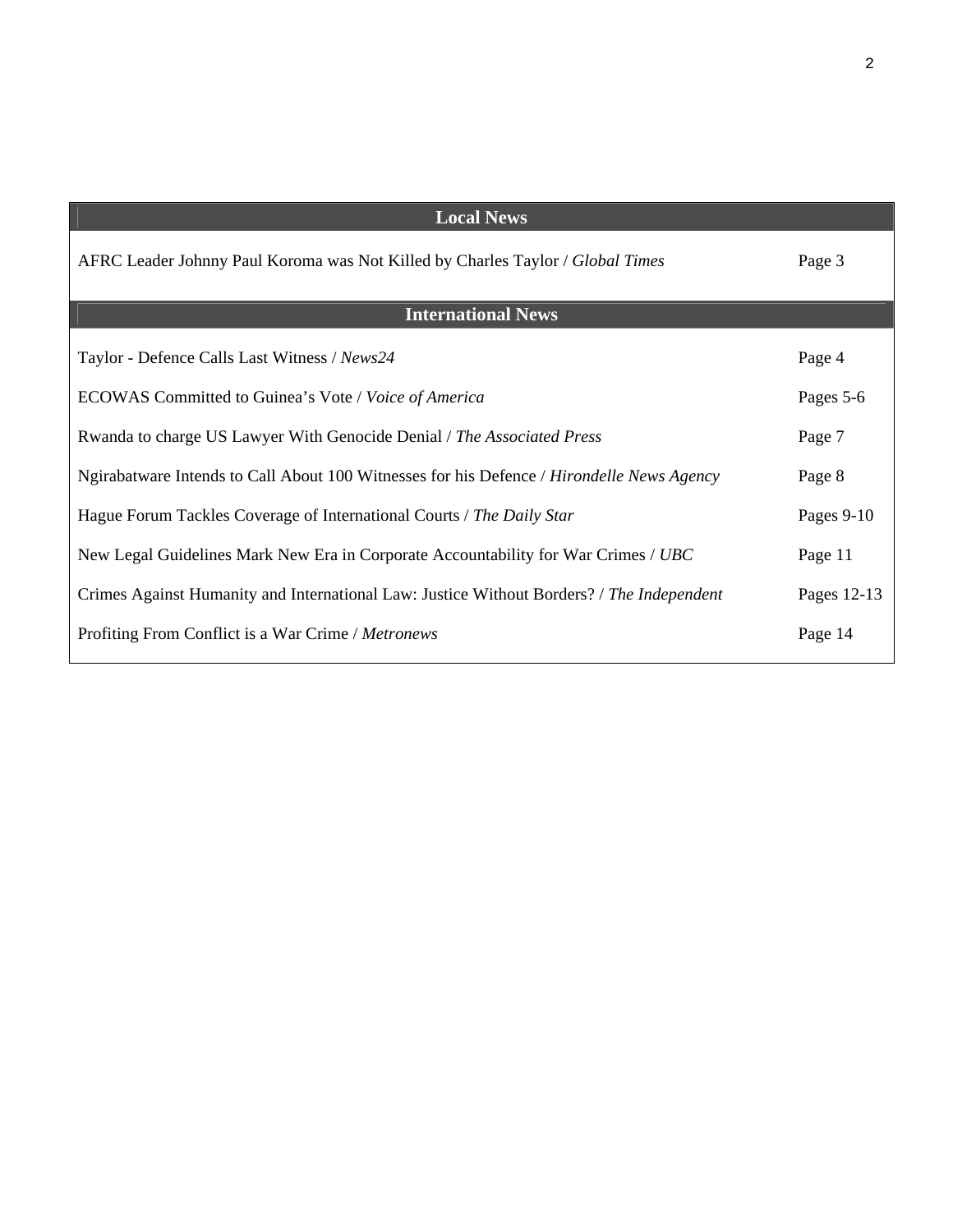#### **AFRC Leader Johnny Paul Koroma was not killed by Charles Taylor**

#### **By Alpha Sesay**

On Wednesday, October 20, 2010, the Special Court for Sierra Leone judges in The Hague ordered prosecutors to disclose exculpatory evidence in their possession that suggests Charles Taylor did not order the execution of Johnny Paul Koroma, the former leader of Sierra Leone's military junta, the Armed Forces Revolutionary Council (AFRC).

The decision stems out of the "Defense Motion for Disclosure of Exculpatory Information Relating to DCT-032" that was filed by Mr. Taylor's defense lawyers on September 24, 2010.

In the motion, defense lawyers alleged that DCT-032, a defense witness for Mr. Taylor, was previously a potential prosecution witness who spoke extensively to prosecution investigators about the alleged death of Mr. Koroma. The witness, who later became a defense witness informed defense lawyers about the information he gave to prosecutors regarding the alleged death of Mr. Koroma, payments made to him by prosecutors for him to cooperate with their investigators, and a letter that was written to him by the former Chief Prosecutor of the Special Court for Sierra Leone, Stephen Rapp, indemnifying him of any criminal prosecutions for his cooperation. These actions by prosecutors, defense lawyers said, were meant to induce the witness to give false testimony against Mr. Taylor. The witness himself admitted to defense lawyers that he was "making up the story in order to get money from the Prosecution."

During the presentation of the prosecution's case, it was alleged that Mr. Taylor ordered the execution of several persons who had knowledge of his dealings with Sierra Leonean rebel forces. One such person who was allegedly executed on Mr. Taylor's orders was AFRC leader Mr. Koroma. Witnesses who testified about the execution of Mr. Koroma on Mr. Taylor's orders included Mr. Taylor's former Vice President Moses Blah, former member of Mr. Taylor's National Patriotic Front of Liberia (NPFL) rebel group Joseph Zig Zag Marzah, and a protected witness. TFI-375. Though these witnesses did not claim to be present when Mr. Koroma was executed, their evidence implicated several other persons who were subordinates to Mr. Taylor. One subordinate mentioned as being among those who carried out the murder of Mr. Koroma in Foya, Liberia, was DCT-032, the witness who is the subject of the defense motion

According to the defense motion, when prosecutors were investigating the alleged murder of Mr. Koroma in 2008, they contacted DCT-032, who provided them with information regarding the death of the former AFRC leader and his burial site somewhere in Lofa County, Liberia. Following the disclosure of such information, prosecutors carried out exhumations at two burial sites which were identified by DCT-032. DNA tests were carried out on the remains that were exhumed, but they gid not match Mr. Koroma's DNA. In their motion, defense lawyers argued that based on the information provided to prosecutors by DCT-

032, Mr. Koroma may well be still alive. They argued further that based on information provided to them by DCT-032, the payments that were made to him and the indemnity letter that was written to him by prosecutors were meant to induce him to provide false testimony against Mr. Taylor.

The details of the information provided to prosecutors by DCT-032, the results of the DNA tests, the payments, and the indemnity letter provided to the witness by prosecutors "suggest the innocence of the Accused or mitigate his guilt or may affect the credibility of the prosecution evidence," defense lawyers said. Such information must have been disclosed by the prosecution to the defense according to the Court's Rules of Procedure and Evidence, defense lawyers argued. They therefore asked the judges to now order the prosecution to make the necessary disclosures and provide an explanation as to why such material details were never disclosed to the defense.

In response, prosecutors asked the judges to dismiss the defense motion as it was "unfounded and [that] the information requested is not exculpatory." Prosecutors further argued in their response that while they had honored all their disclosure obligations under the court's rules, such disclosure obligations do not require them to operate an "open door policy." Prosecutors also said that DCT-032 was never listed as a prosecution witness. He was only used as a source, and there is no obligation that payments or promises made to sources must be disclosed, prosecutors arqued.

On October 20, 2010, the judges dismissed the prosecution's arguments and ruled in favor of the defense.

In response, prosecutors asked the judges to dismiss the defense motion as it was "unfounded and [that] the information requested is not exculpatory." Prosecutors further arqued in their response that while they had honored all their disclosure obligations under the court's rules, such disclosure obligations do not require them to operate an "open door policy." Prosecutors also said that DCT-032 was never listed as a prosecution witness. He was only used as a source, and there is no obligation that payments or promises made to sources must be disclosed, prosecutors argued.

On October 20, 2010, the judges dismissed the prosecution's arguments and ruled in favor of the defense

According to the judges, the fact that DCT-032's name was mentioned as a key player in the alleged execution of Mr. Koroma and the subsequent information provided by him to prosecutors about his background, his role in the Sierra Leone and Liberian conflicts, and his participation in the alleged murder of Mr. Koroma, including the latter's burial site (whether true or false), proves that he was a potential prosecution witness and not merely a source. The judges further said that based on the payments that were made to the witness and the letter that was written by the former Chief Prosecutor assuring the witness that he would not be prosecuted, it is clear that the prosecution intended to seek DCT-032's cooperation, including his testimony. These actions by prosecutors, the judges said, were not done because DCT-032 was a source, but rather because he was a potential prosecution witness.

"The Trial Chamber opines that the Prosecution payments were not used to buy information from a source, but rather were given to a potential witness for his own benefit," the judges said in their decision.

"Accordingly, the Trial Chamber holds that prior to his listing as a Defense witness, Witness DCT-032 was for all intents and purposes, a potential Prosecution witness, notwithstanding that he was never listed by the Prosecution as such."

The judges also agreed with defense lawyers that "the fact that the Prosecution interviewed this alleged murderer and that he led them to a grave or grave sites that



later turned out not to be that of Johnny Paul Koroma is relevant to the issue of whether Johnny Paul Koroma is dead or alive, and may affect the credibility of the Prosecution evidence."

The judges said the fact also that DCT-032 was unable to provide the prosecution with adequate information regarding the death of Mr. Koroma "despite being promised 5000 United States Dollars and indemnity against criminal prosecution, is potentially exculpatory in that it may affect the credibility of the Prosecution evidence" alleging his (DCT-032) involvement in the alleged killing of Mr. Koroma.

"This information with respect to the Prosecution investigation should therefore also have been disclosed to the defense," the judges said.

The judges concluded their decision by ordering the prosecution to disclose:

Full details of all investigations carried out by the Prosecution into the alleged death of Mr. Koroma including results of DNA tests carried out on corpses exhumed from graves identified by DCT-032

Full details of all monies that were given to DCT-032

An original duplicate copy of the letter of indemnity against criminal prosecution that was written to the witness by former Chief Prosecutor Stephen Rapp.

In another motion, defense lawyers have asked the judges to order the setting up of an investigation into the conduct of the Office of the Prosecutor during the gathering of evidence against Mr. Taylor. Defense lawyers allege in their motion that prosecution investigators bribed witnesses to testify against Mr. Taylor and that in some cases, potential witnesses were intimated and physically assaulted to elicit information from them against Mr. Taylor. A decision on this motion is expected soon.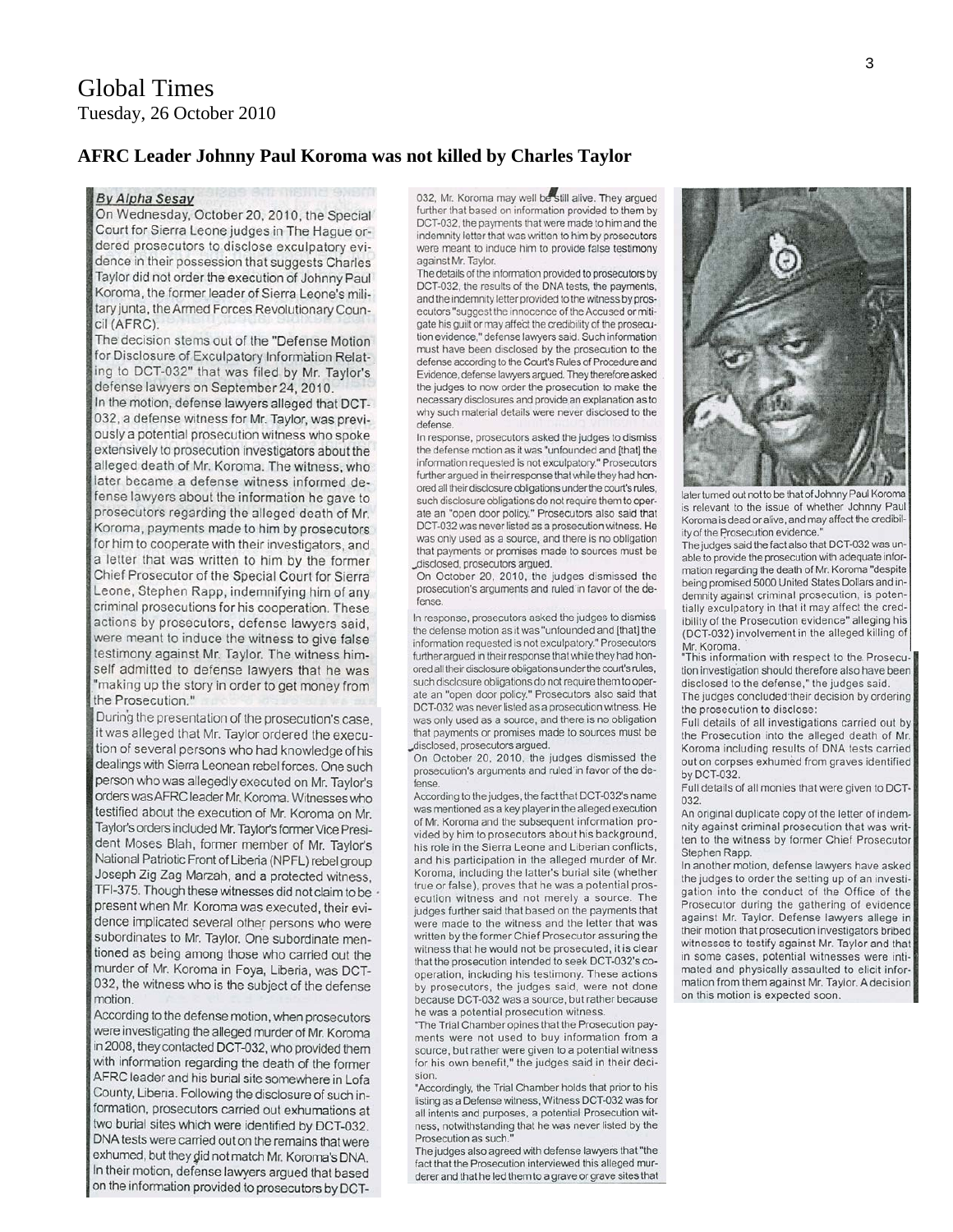News24 Saturday, 23 October 2010 http://www.news24.com/Africa/News/Taylor-defence-calls-last-witness-20101022

#### **Taylor - defence calls last witness**

Leidschendam - Defence lawyers for former Liberian ruler Charles Taylor say they will call a final witness at his war crimes trial.

Taylor is on trial at the Special Court for Sierra Leone on charges of arming and supporting notoriously brutal rebels in Sierra Leone's 12-year civil war from his seat of power in neighboring Liberia.

He denies wrongdoing.

Defence lawyer Terry Munyard said the anonymous witness, identified only as DCT-102, was likely to begin testifying on November 1.

Judge Julia Sebutinde said the defence must complete the presentation of its case by November 12.

She said that both teams will present their closing arguments in February.

Taylor is being tried in the Netherlands because of fears that if he stood trial in Sierra Leone that could spark fresh violence.

- SAPA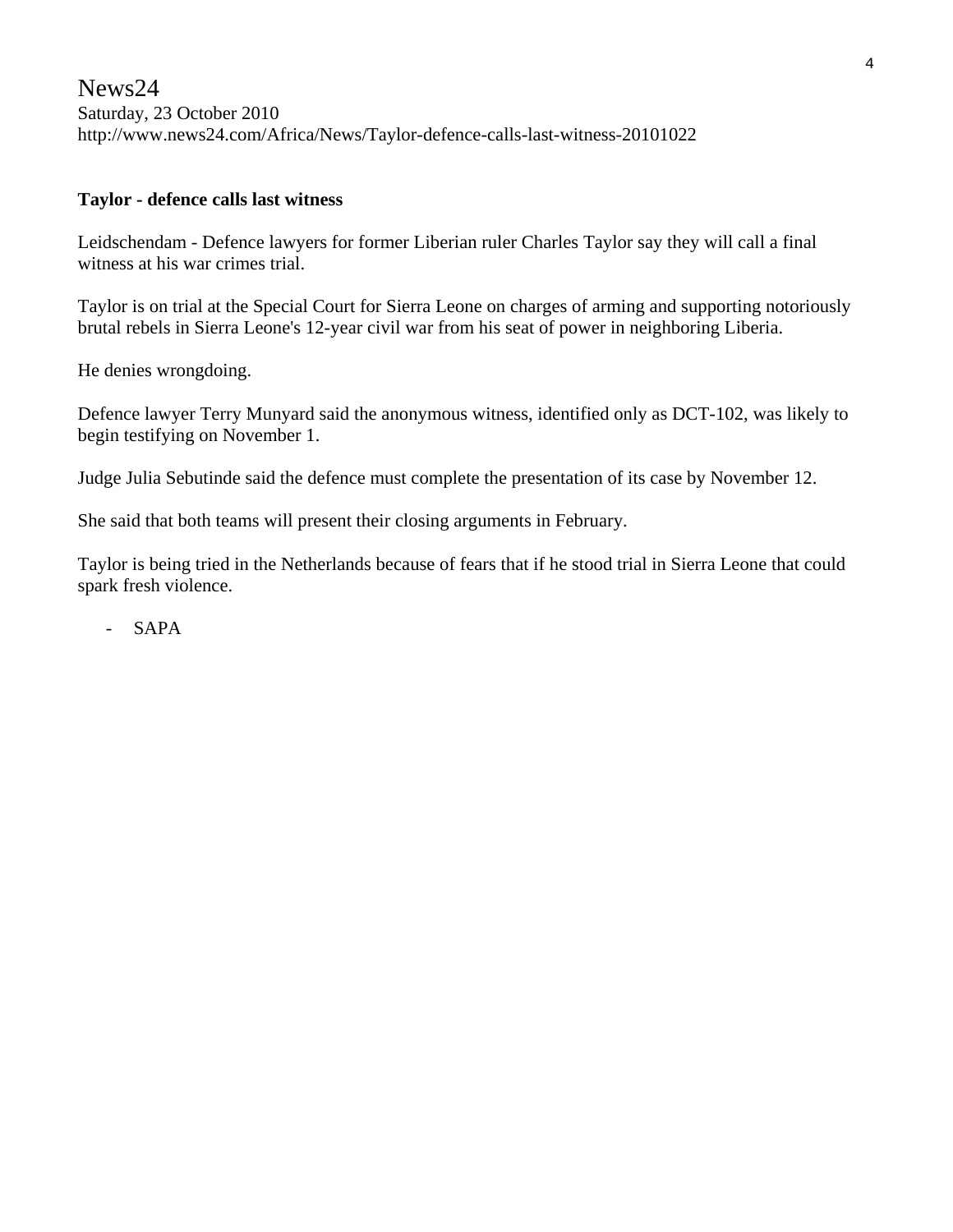Voice of America Monday, 25 October 2010

#### **ECOWAS Committed to Guinea's Vote**

Peter Clottey



**Photo: AFP** 

*Guinea's acting president General Sekouba Konate, left, speaks with Prime Minister of the transitional government Jean Marie D ore*  during the *inauguration ceremony of Camp Boiro in Conakry, 26 Jun 2010 (file photo)* 

A top official of the Economic Community of West African States (ECOWAS) said the regional bloc is holding discussions with Guinea's interim government, electoral officials as well as all stakeholders to ensure a peaceful presidential round-off vote.

Sonny Ugoh, communications director of ECOWAS also called for calm following three days of scattered fighting and looting, reportedly sparked by another delay in the country's presidential run-off election.

"What is important is for all the stakeholders to work together to agree on a date, go ahead on election day, vote for the candidate of their choice, wait for the results of the election, and then if anybody has any issue of the elections of course there are procedures to seek a redress. So we can only encourage them to wait for the day of election and go and vote for the candidate of their choice, he said."

Ugoh described the violence as unfortunate, saying "it does not in any way contribute to promoting peace and security in Guinea."

Local media reported Monday that relative calm had been restored after security forces began their patrol following violence in the capital, Conakry and at least four other towns over the past few days.

Communications director Ugoh said the regional bloc wants to ensure peace since, he said, Guinea's instability could be felt throughout the entire West African subregion.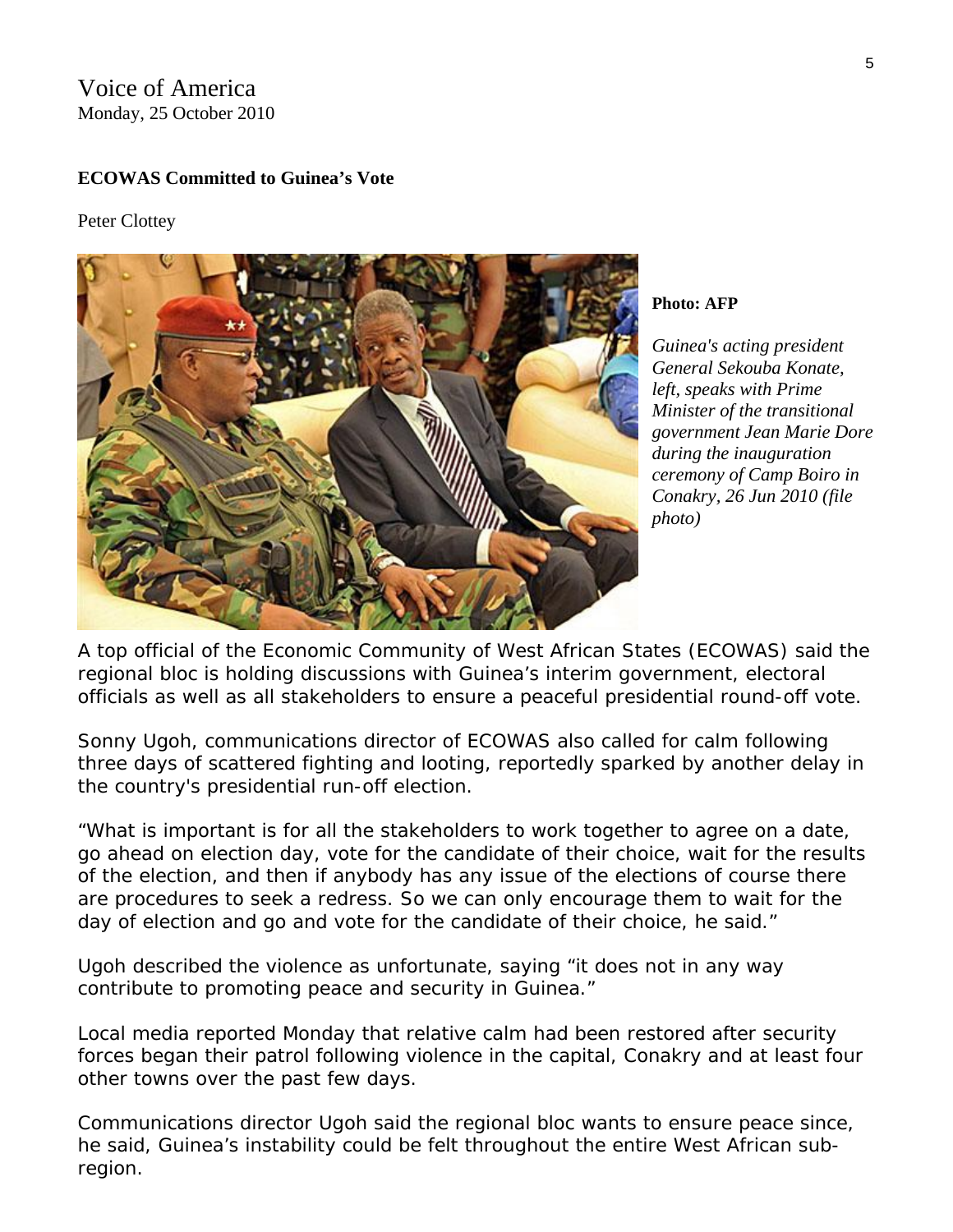"We have engaged with the people of Guinea, we have engaged with the stakeholders and we will continue to engage with them because we know that it is important for the stability of West Africa if Guinea returns to constitutional rule. It is important for us so that we can move ahead with the challenges of development. That is what is paramount for us."

The latest delay was announced last Friday, two days before the country was due to vote. Elections Commission chief General Siaki Toumany Sangare said voting was not feasible because of problems with voter registration.

Both candidates have called on their supporters to remain calm while the electoral commission tries to determine a new election date. The election is meant to return Guinea to civilian rule after years of dictators and 22 months of a military junta. The first round in June went smoothly.

However, preparations for the second round have been hampered by logistical problems, election-related violence, and the death of the original electoral commission chairman in September.

Sangare, who comes from Mali, took over the commission just last week, after Diallo said his predecessor favored Conde.

Diallo won the first-round election with 44 percent of the vote. Conde was second with 18 percent.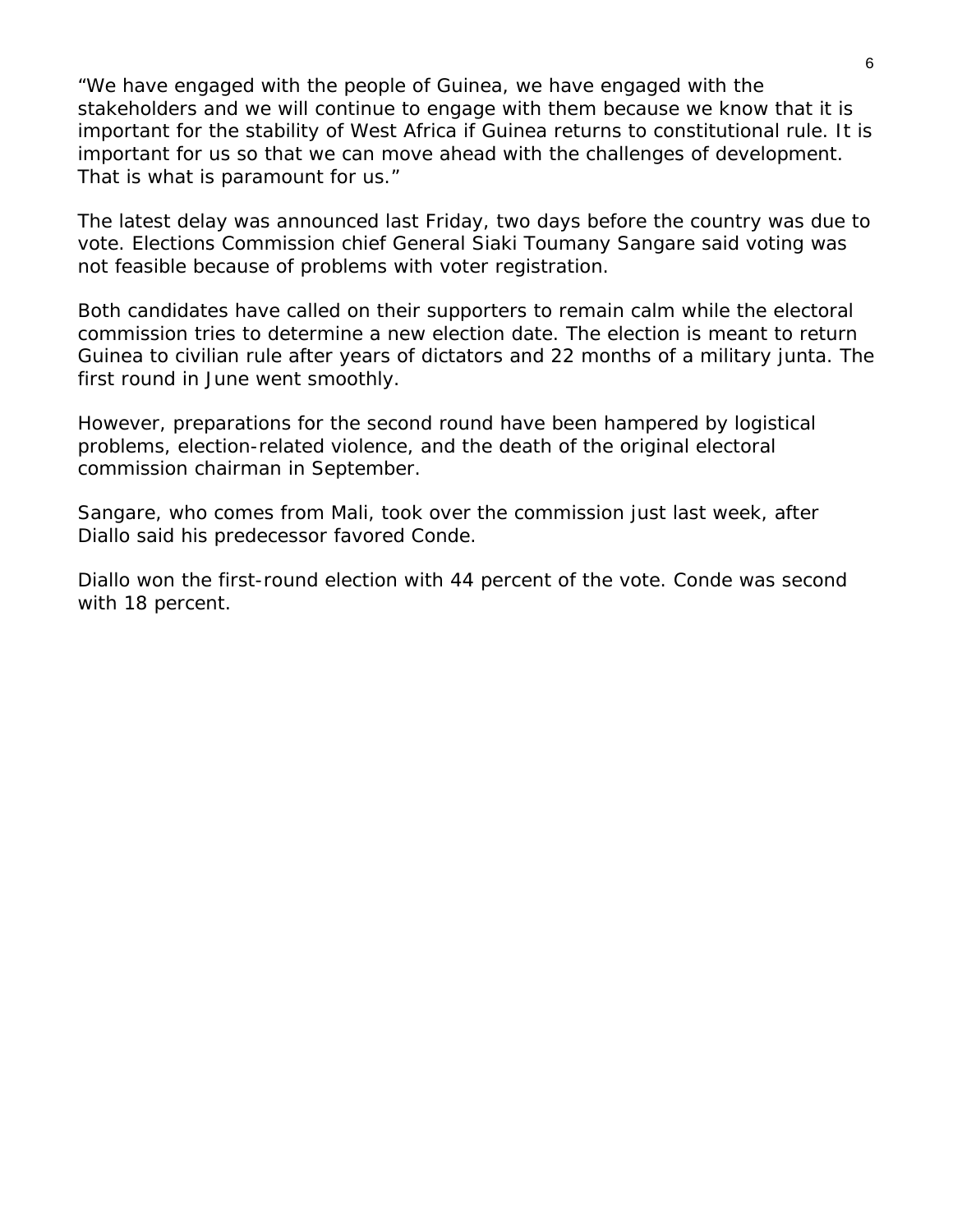Tuesday, 26 October 2010

#### **Rwanda to charge US lawyer with genocide denial**

Rwanda's top prosecutor wants an American professor to appear in a Rwandan court on charges of genocide denial.

Martin Ngoga says Peter Erlinder will be charged with denying Rwanda's genocide. Erlinder, a law professor at the William Mitchell College of Law in St. Paul, Minnesota, was arrested in May and was granted bail in June. Ngoga made his remarks in Arusha, Tanzania, where the International Criminal Tribunal for Rwanda is based.

Erlinder declined immediate comment Thursday.

More than 500,000 Rwandans, mostly ethnic Tutsis, were massacred by Hutus during the 1994 genocide. Erlinder contends it's inaccurate to blame one side. He believes Rwandan authorities intended to make him disappear when he was arrested but his contact with a U.S. diplomat saved him.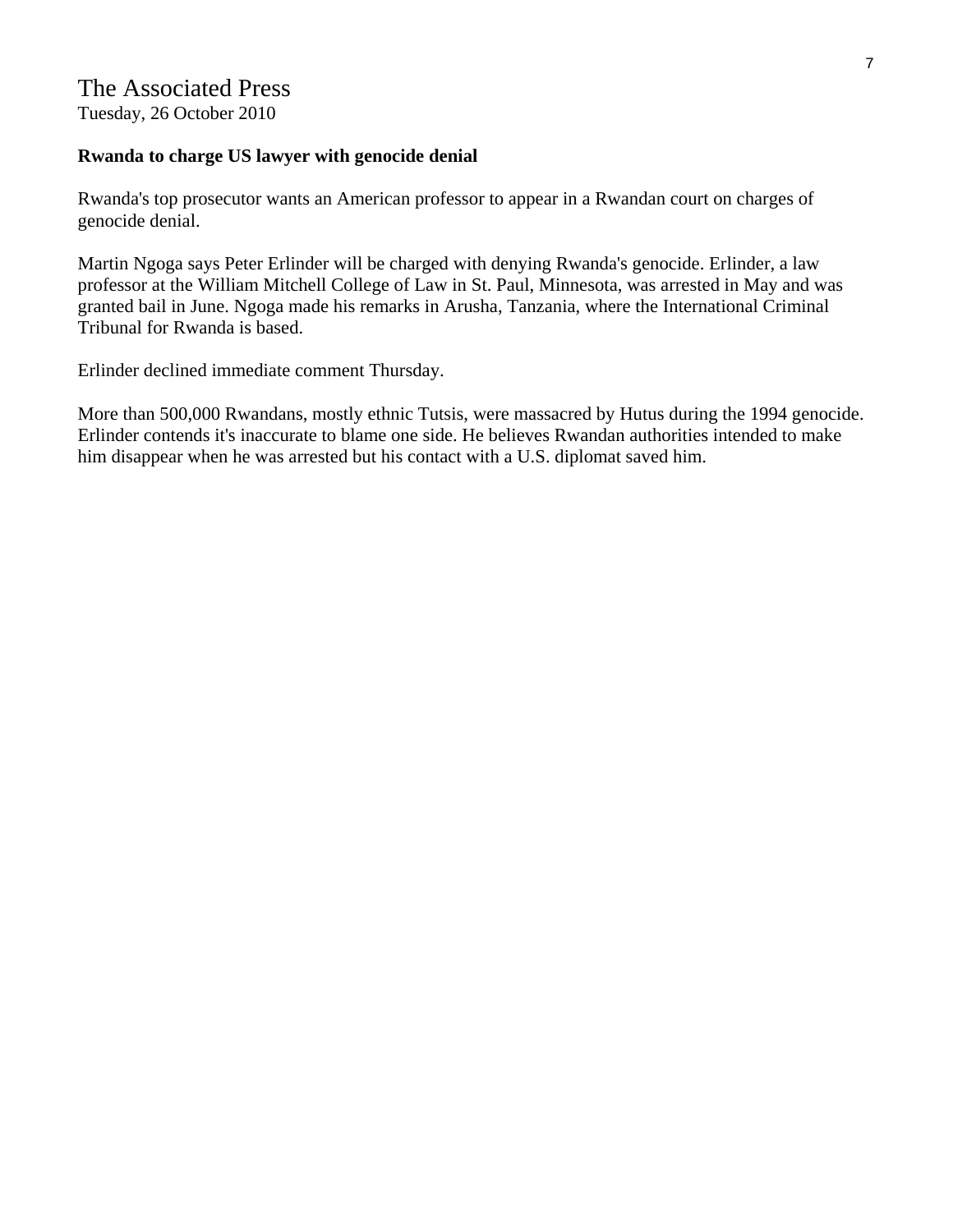Monday, 25 October 2010

#### **Ngirabatware intends to call about 100 witnesses for his defence**

Genocide-accused and former Rwandan minister of Planning, Augustin Ngirabatware Monday revealed that he intended to call about 100 witnesses in defence of his case whereas the prosecution described the proposed number as ''excessive''.

''The prosecution called 20 witnesses to prove its case. But the defence intends to call 95. We think this is an excessive number and we call upon the defence to reduce it,'' Prosecution counsel, Wallace Kapaya told the Chamber in a pre-defence conference.

''Sometimes we will have a witness testifying on a paragraph on certain facts but another witness can also testify on the same paragraph but on a different fact,'' Mylene Dimitri, Co-defence Counsel elaborated.

Following the arguments before the Trial Chamber, Presiding Judge, William Sekule was equally concerned, stating that '' I would like to urge the party (defence) to carefully examine the list to get a clear and precise number of witnesses.''

He explained that the Chamber would make a ruling on the matter later but it was necessary for the defence to look into the issue before the final decision was made.

The defence case of Ngirabatware is scheduled to commence on November 15, before the International Criminal Tribunal for Rwanda (ICTR). The defendant is charged with genocide and crime against humanity to which he denied.

Ngirabatware is alleged, among others, to have incited Hutus to kill Tutsis in his native commune of Nyamyumba in Gisenyi prefecture (North Rwanda) in 1994.

He is the son-in-law of a wealthy businessman on the run, Felicien Kabuga, the alleged sponsor of the 1994 genocide.

The former minister fled Rwanda in July 1994 and subsequently worked in various research institutes in Gabon and France. He was arrested in Germany on September 17, 2007 and has been in ICTR custody since October 8, 2008.

NI/FK/ER/GF

© Hirondelle News Agency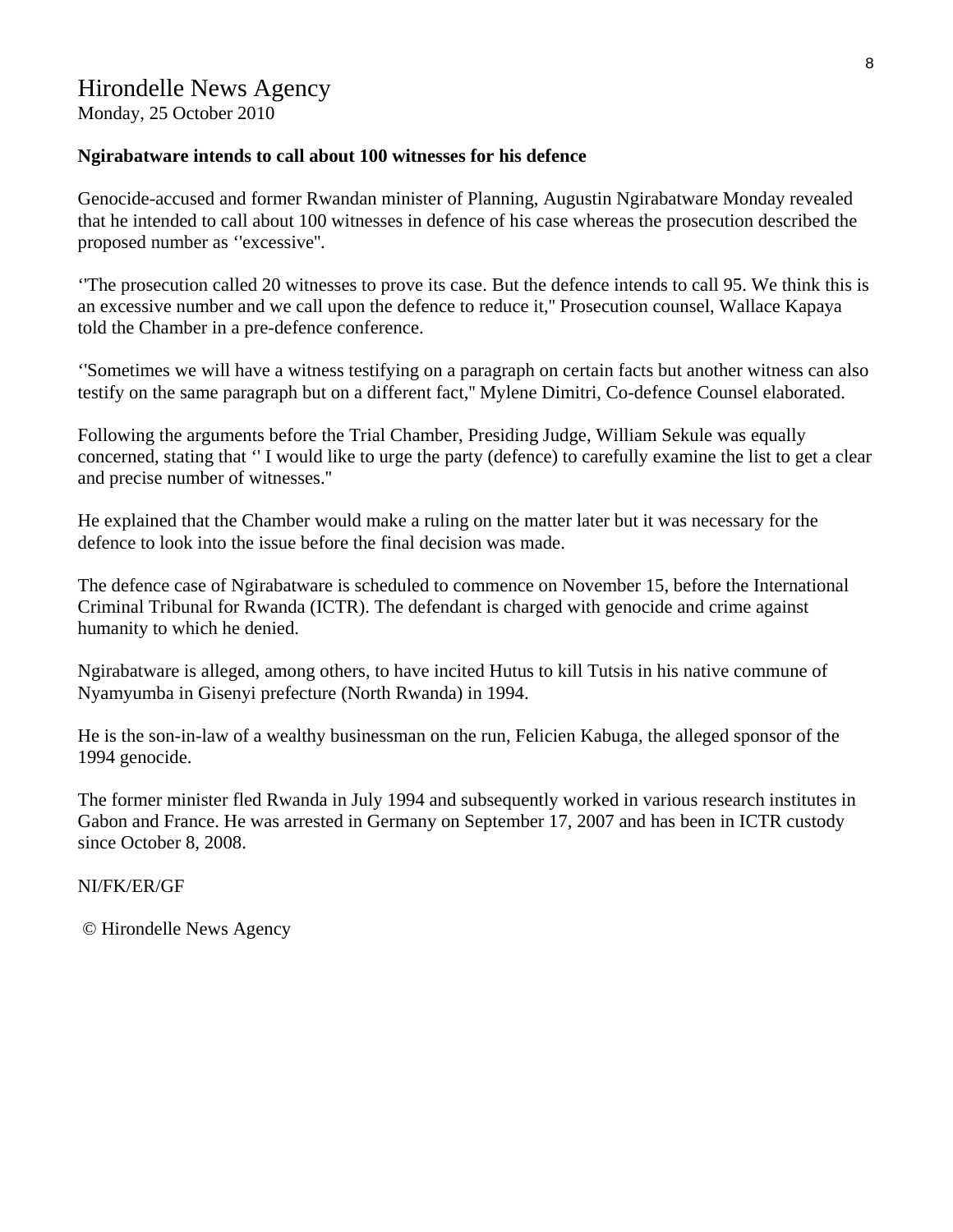#### **Hague forum tackles coverage of international courts**

By Mirella Hodeib

THE HAGUE: The Media Forum for Lebanese journalists organized by the Outreach Office of the Special Tribunal for Lebanon (STL) wrapped up its work over the weekend with roundtable talks on the challenges facing media in reporting on international courts.

Lebanese journalists shared their experiences covering the STL with international colleagues, who covered the Yugoslavian wars in the 1990s and later the work of the International Criminal Tribunal for the former Yugoslavia (ICTY).

Journalists Thomas Verfuss from the Dutch news agency (ANP); Nidzara Ahmetasevic from the Balkan Investigative Reporting Network (BIRN); Nabil Bou Monsef, Lebanon Desk editor of An-Nahar newspaper; and Omar Nashabe Law page editor of Al-Akhbar newspaper were the main speakers at the roundtable.

Nashabe slammed what he described as the "selective nature" of information disseminated by the tribunal. "We need clear explanations," he said. "The Lebanese should know about the criteria of employment and an explanation for resignations." The STL has faced several high-profile resignations and its spokesperson's post is currently vacant.

Verfuss said problems encountered when covering the work of international courts were almost the same. "The press speculates about the date of issuing an indictment in all international tribunals."

UN Resolution 1757 of 2007 ordered the creation of the tribunal to probe the 2005 assassination of former Lebanese Prime Minister Rafik Hariri. The Hague-based tribunal is a type of hybrid court, which derives first and foremost from Lebanese criminal procedure but also takes account of the rules of procedure and evidence of other international courts.

The roundtable's speakers touched upon extensive research to be undertaken when covering the work of international tribunals, while stressing the need to seek and rely on facts rather than speculation.

"This is our [Lebanese journalists'] first encounter with international justice and we all ought to double efforts to understand," said Bou Monsef.

Ahmetasevic said in order to be able to write the facts journalists should ask and research. "A journalist shouldn't be ashamed to ask," she said.

Ahmetasevic and Bou Monsef also tackled the issue of personal detachment when covering the work of international courts. Ahmetasevic, a survivor of the Bosnia and Herzegovina conflict between 1992 and 1995, said while she can't be objective when covering trials due to her personal suffering, she questioned all sides, including the ICTY and the politicians.

Bou Monsef said he too cannot be objective when covering STL news, "because I'm personally concerned."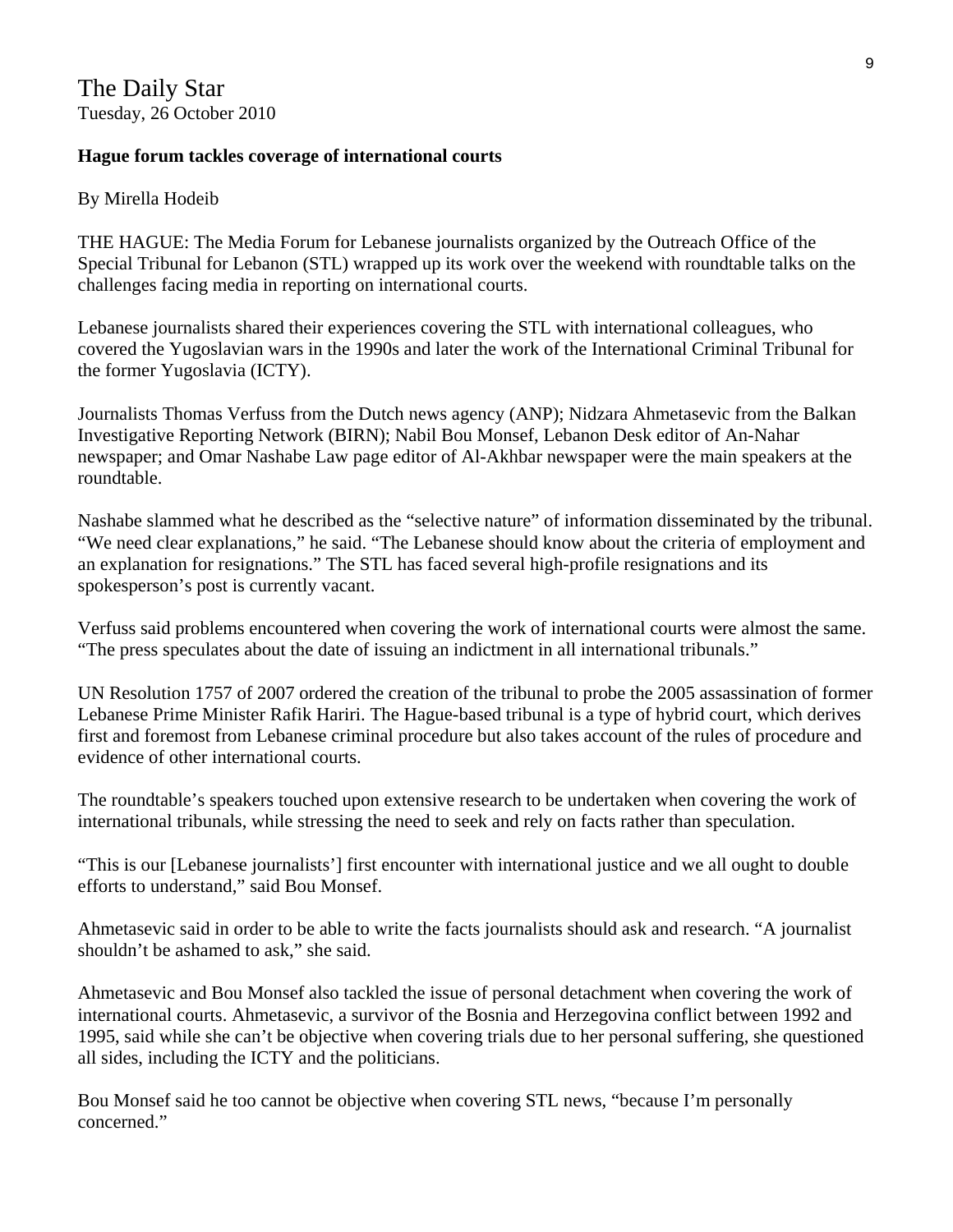"I am not objective. I want this tribunal to fully succeed. I want to know the truth about who killed Prime Minister Hariri so that maybe I'll learn the truth about Samir Kassir and Gebran Tueni," said Bou Monsef, in reference to the two An-Nahar journalists assassinated in 2005.

Nashabe suggested that all crimes committed in Lebanon should be looked into by the STL and not only the Hariri killing, adding that this was the right of the victims' families, in addition to the Hariri family.

"We voice our honest and true commitment to justice, which shouldn't be selective," he said. "Selective justice can be easily politicized."

#### *Read more:*

*http://www.dailystar.com.lb/article.asp?edition\_id=1&categ\_id=2&article\_id=120799#ixzz13SiOYsEg (The Daily Star :: Lebanon News :: http://www.dailystar.com.lb)*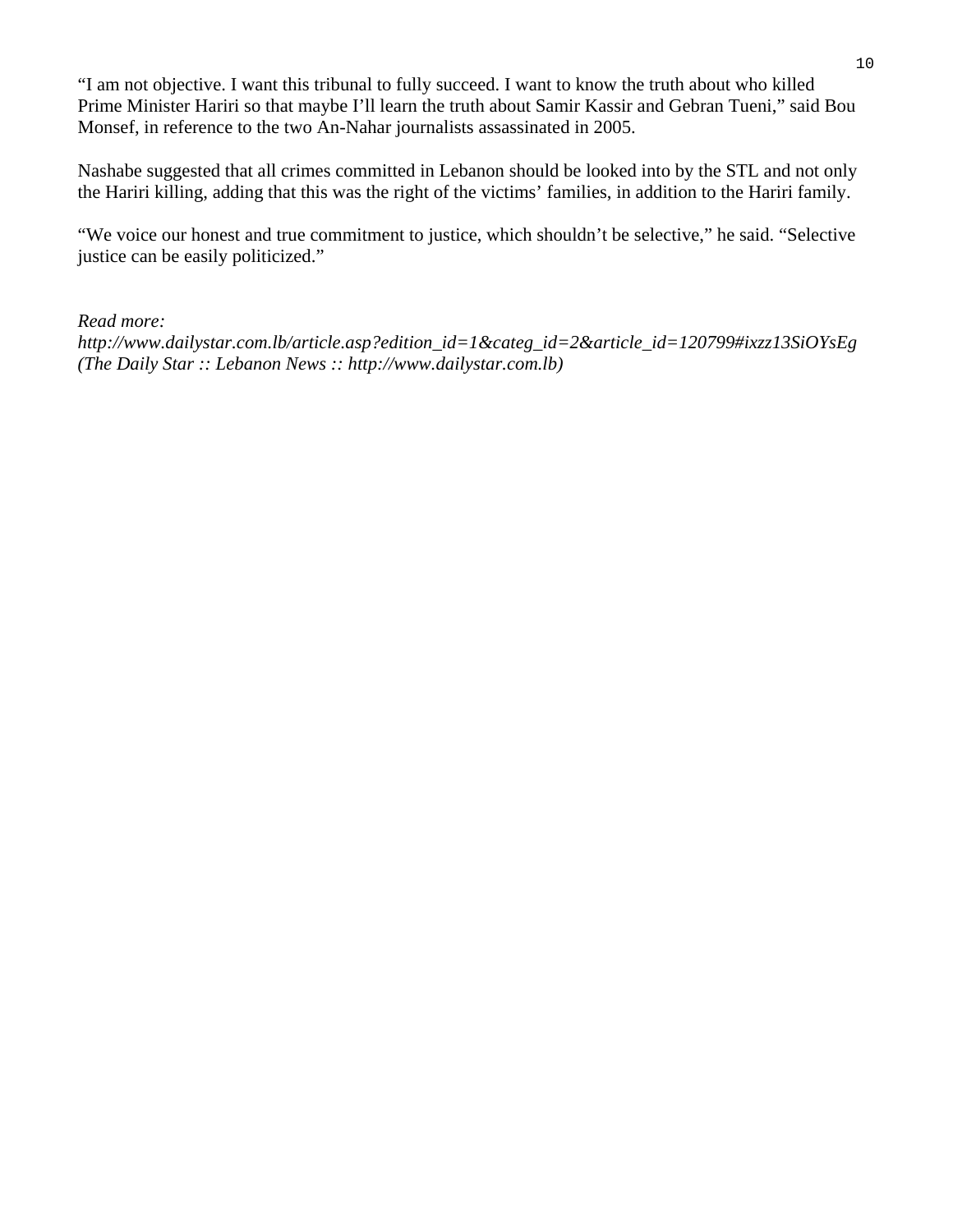# University of British Columbia

Monday, 25 October 2010

#### **New legal guidelines mark new era in corporate accountability for war crimes**

Media Release

A global expert on international crime has published new legal guidelines for prosecuting corporations for the illegal exploitation of natural resources. The legal manual is expected to spark prosecution of companies whose dealings in resources such as diamonds, gold, oil and tin help bankroll atrocity.

Authored by University of British Columbia law professor James Stewart for the Open Society Foundations, Corporate War Crimes: Prosecuting Commercial Actors for Pillaging Natural Resource outlines the legal basis for prosecuting corporations and their representatives for the war crime of pillaging natural resources.

A lack of legal clarity has prevented courts from holding companies accountable for war crimes, says Stewart, who will lead a major international conference on the issue of corporate liability for pillaging natural resources from Oct. 29-30 in The Hague, Netherlands. The conference will bring together the world's top experts and practitioners of international criminal law.

Editors: UBC's TV and radio studio is available for double-enders before Prof. Stewart leaves for The Hague. Contact Anna Gouwenberg to attend the conference or interview speakers at a.e.gouwenberg@law.leidenuniv.nl

According to Stewart, launching the 164-page manual with the Open Society Justice Initiative at such a gathering could signify an important milestone in the history of global justice. The conference is sponsored by the Dutch and Canadian Ministries of Justice, the Open Society Justice Initiative, UBC's Faculty of Law and Leiden University.

"These events mark a turning point in accountability for commercial practices that sustain atrocity," says Stewart, who previously worked for the prosecution of the UN's International Criminal Tribunal of the former Yugoslavia and Rwanda.

Since the end of the Cold War, the illegal exploitation of natural resources has emerged as a primary means of financing conflict, especially in countries such as Angola, the Democratic Republic of Congo, Liberia, Sierra Leone, Iraq, East Timor, and Myanmar. The trade in natural resources has provided armies with the funds necessary to purchase arms and maintain hostilities.

After the Second World War, a number of businessmen were prosecuted for pillaging natural resources, but legally similar commercial practices have always escaped accountability in the modern era. The guidelines and conference sound an end to that history.

Download the manual, Corporate War Crimes: Prosecuting Commercial Actors for Pillaging Natural Resource here:

http://www.soros.org/initiatives/justice/focus/anticorruption/articles\_publications/publications/pillagemanual-20101025.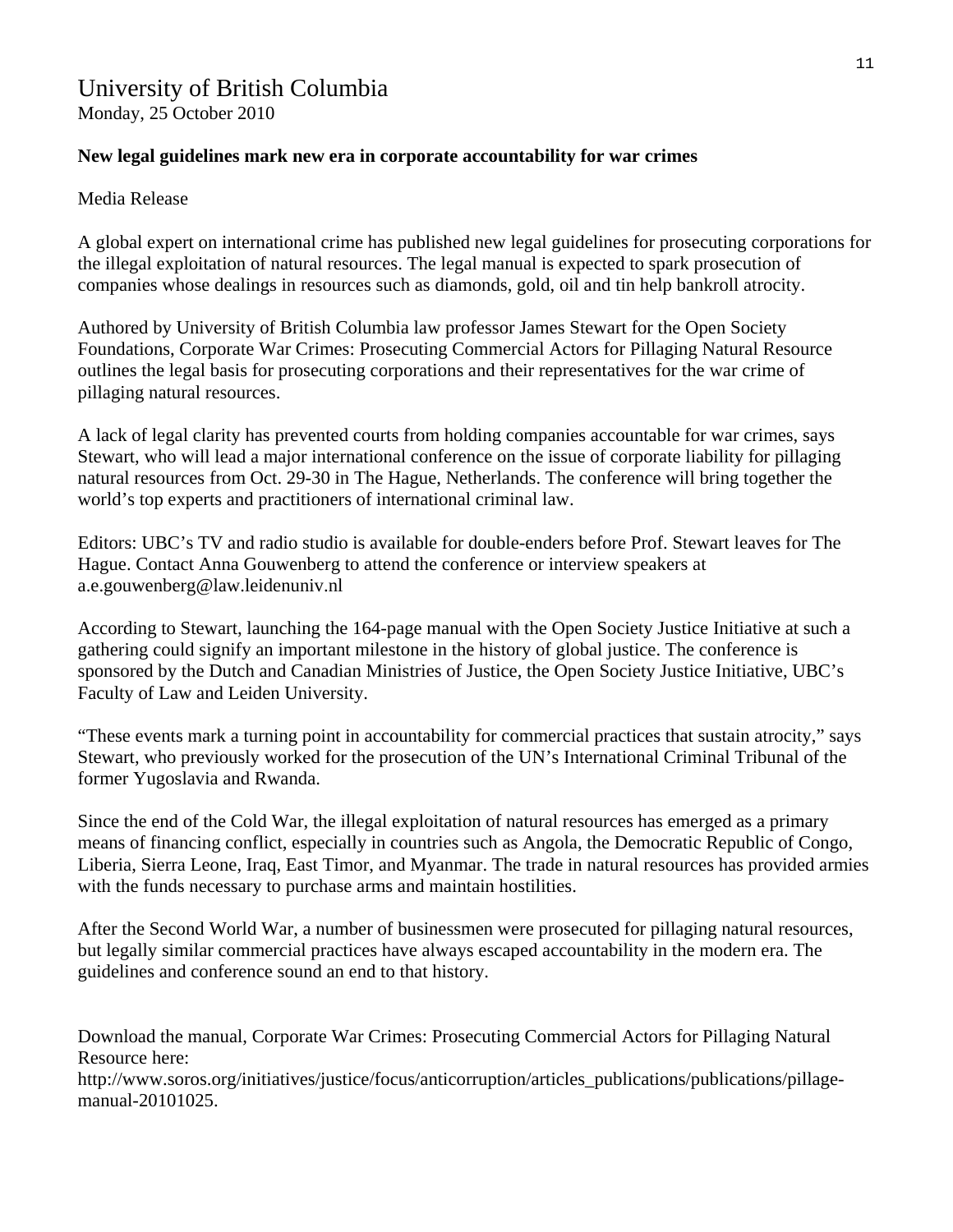## The Independent Tuesday, 26 October 2010

#### **Crimes against humanity and international law: Justice without borders?**



By [Dr Tara McCormack](http://blogs.independent.co.uk/author/dr-tara-mccormack/) 



Who could be against international law? Surely the establishment of institutions of international justice like the International Criminal Court (ICC) and the ad-hoc criminal tribunals for the former Yugoslavia and Rwanda are representative of a new and more progressive era of international politics in which tyrants and dictators can no longer oppress and murder their people behind the barrier of state sovereignty? Organisations such as Amnesty International have argued that during the 1990s a new era of accountability has come into being, bringing the end of impunity, and peace and justice for all wherever they live.

Currently the president of Sudan, Omar al-Bashir, has been indicted by ICC on counts of crimes against humanity and of war crimes. Other commentators have argued that Israeli leaders should be indicted for the bombardment of Gaza. Crusading human rights lawyer Geoffrey

Robertson has even called for the pope to be arrested and tried by the ICC for crimes against humanity.

However, the case for international law is far from being cut and dried. Scratch the surface and one will find that far from bringing in a new era of peace and accountability, so-called international justice serves to prolong conflict and disempowering people in weak states.

For example, the indictment of President Bashir has served to acerbate the conflict in Darfur, removing any onus upon anti-government forces to negotiate. Ultimately peace must be a political process of agreement and negotiation rather than a judicial one. International judicial intervention has prolonged the conflict in Darfur and increased the number of dead.

However, there are more problems with international justice – it is simply a fiction. The international judicial institutions established after the Cold War are institutions established by the West, for the West. When the ICC was being set up several years ago, the late Robin Cook (then UK foreign secretary) assured the nervous British and American establishments that 'this is not a court set up to bring to book prime ministers of the United Kingdom or presidents of the United States'. Cook was being absolutely truthful – only African conflicts and African leaders are being tried and investigated at the ICC.

But this is not to argue for a more 'equal opportunities' international justice. When cheerleaders for international justice talk of a new era of accountability and the end of impunity, what exactly do they mean? In theory, domestic law is derived from the will of the citizens. In reality citizens of a state can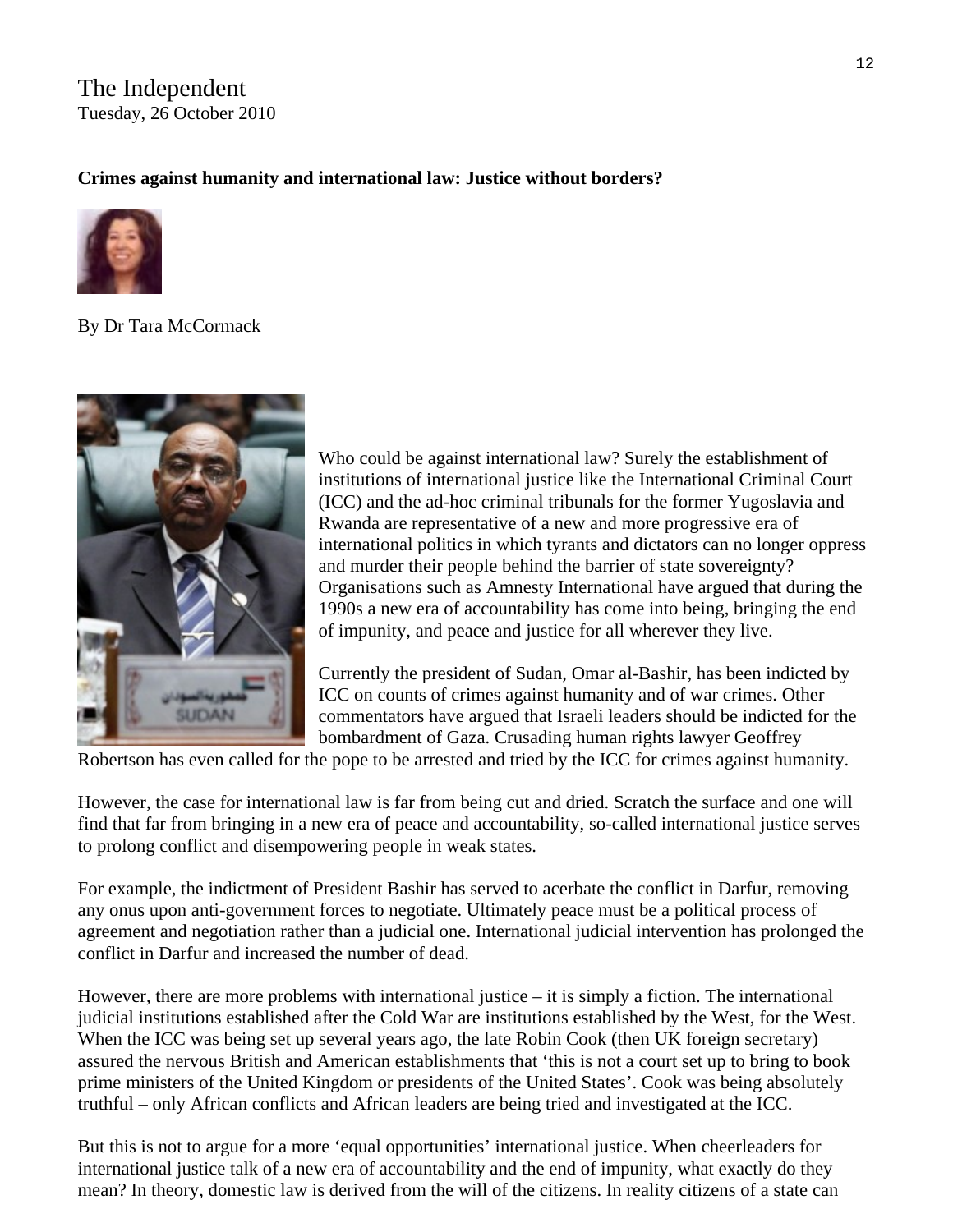vote against a government that has introduced laws that they do not like and change their government and the law of the land. Even in authoritarian states, governments can be held accountable by their citizens, as growing protests in China from both working and middle classes demonstrate. However, the people of Darfur (for example) can in no way hold the governments of the powerful states that have set up the ICC to account.

Whatever one might feel about the injustices of the world, no one should be under any illusion that international law can bring either peace or justice to anyone.

*Throughout October and November, The Independent Online is partnering with the [Battle of Ideas festival](http://www.battleofideas.org.uk/) to present a series of guest blogs from festival speakers on the key questions of our time.*

*Dr Tara McCormack is a lecturer in international politics, University of Leicester; author, Critique, Security and Power: the political limits to emancipatory approaches. The debate [Crimes against humanity](http://www.battleofideas.org.uk/index.php/2010/session_detail/4116/)  [and international law: justice without borders?](http://www.battleofideas.org.uk/index.php/2010/session_detail/4116/) Is taking place at the Battle of Ideas festival on Sunday 31 October.*